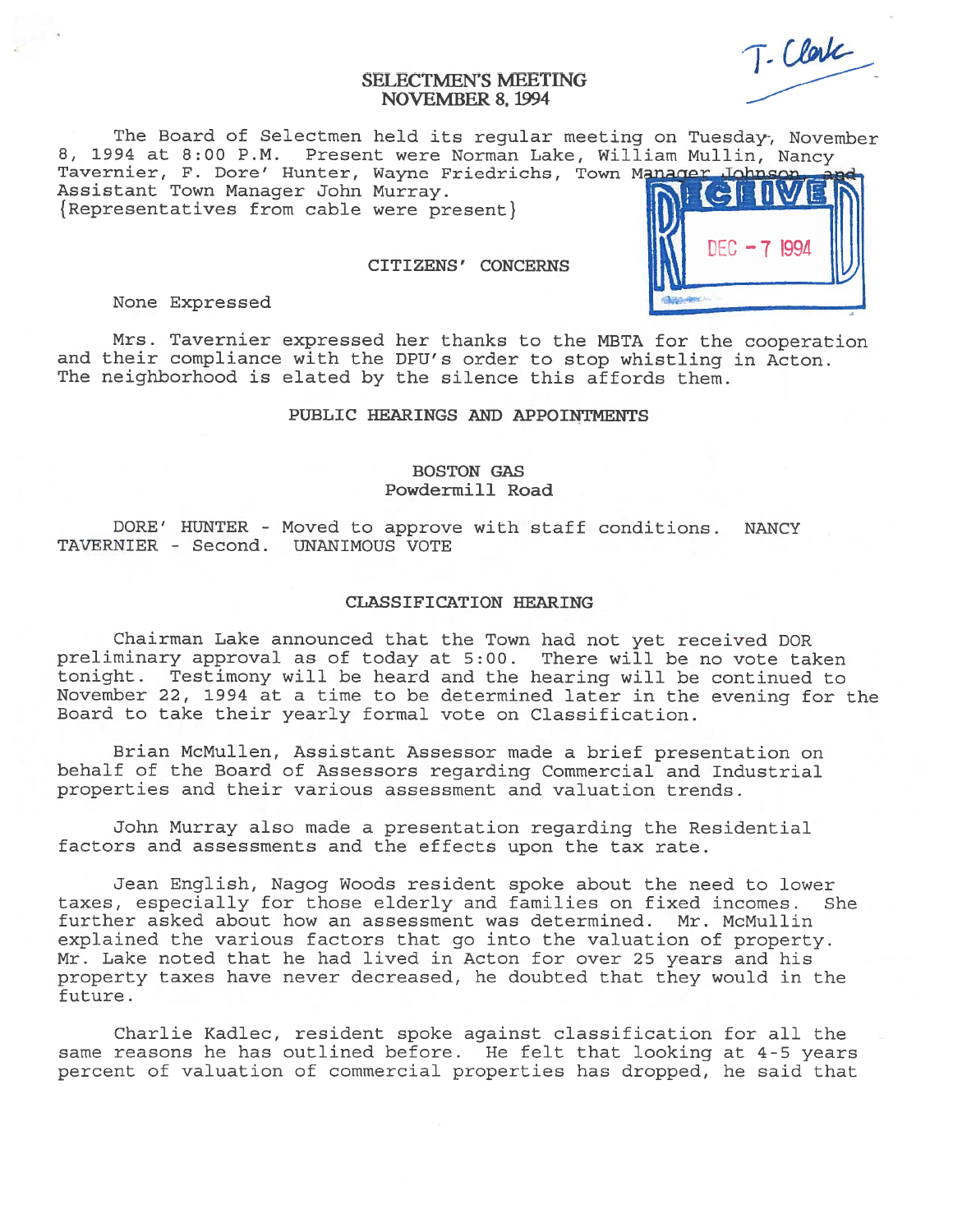classification was <sup>a</sup> futile exercise. He commented on the amount of time it would take to review and maintain the newly created Small Business abatement. He feels classification will and is going to be <sup>a</sup> net cost to the Town. He urged the Selectmen to reverse the split tax rate.

Mr. Rogers of the Finance Committee presented the FinCom's recommendation of "make NO recommendation" to the Board. As <sup>a</sup> private citizen he urged the Board to look into the message <sup>a</sup> split tax rate sends to businesses.

Jeff McHarg, <sup>a</sup> Foster St. resident presented his analysis into tax rates and their effects on businesses and growth. He has again this year determined no correlation between tax shift and total valuation growth. He felt the presen<sup>t</sup> spilt strikes <sup>a</sup> balance at this time between the business and residential community and urged the Board to retain the split.

Ray Bintliff, Powerhorn Road, he feels this issue is politically motivated. The CPI values have declined and personal property has been reduced. The ratio as it stands now is that for every dollar <sup>a</sup> resident saves, the business side has to provide five. He urged the Board to move towards an equal rate for all classes of property.

Sandy Picther of the Chamber feels it is <sup>a</sup> very financial and emotionalizing issue and felt that <sup>a</sup> more equal rate was friendly to business and urged the Board to adopt <sup>a</sup> single tax rate.

Bill Lawrence and Steve Arronson of the Chamber made <sup>a</sup> presentation in addition to their written submission. They outlined the Chamber's view and made <sup>a</sup> further plea to equalize the tax rate by moving the split downward. They feel that all properties will pay <sup>a</sup> lesser tax bill if we invite business.

Mr. Hunter asked Mr. Arronson to take off his business and Chamber hat and pu<sup>t</sup> on his School Committee hat and under political reality how can we say to citizens we will be seeking to increase your taxes because of the need for an override, however, we have increased it further by reducing the split. He felt that is why the last override failed and it might again. Mr. Arronson stated he felt it was unfair for him to be asked to comment on School need for override, however, the Region he did not feel would be seeking an override, however the Supt. had indicated that the Local side might be seeking one. Mr. Hunter agreed that it was unfair but felt it was needed to demonstrate the politicalness of this issue.

DORE' HUNTER - MOVED to continue the Tax Classification Hearing to November 22, 1994 at 8:45 P.M. NANCY TAVERNIER - Second. UNANIMOUS VOTE.

The Board urged anyone with additional comments to forward them to the Board during the next two weeks.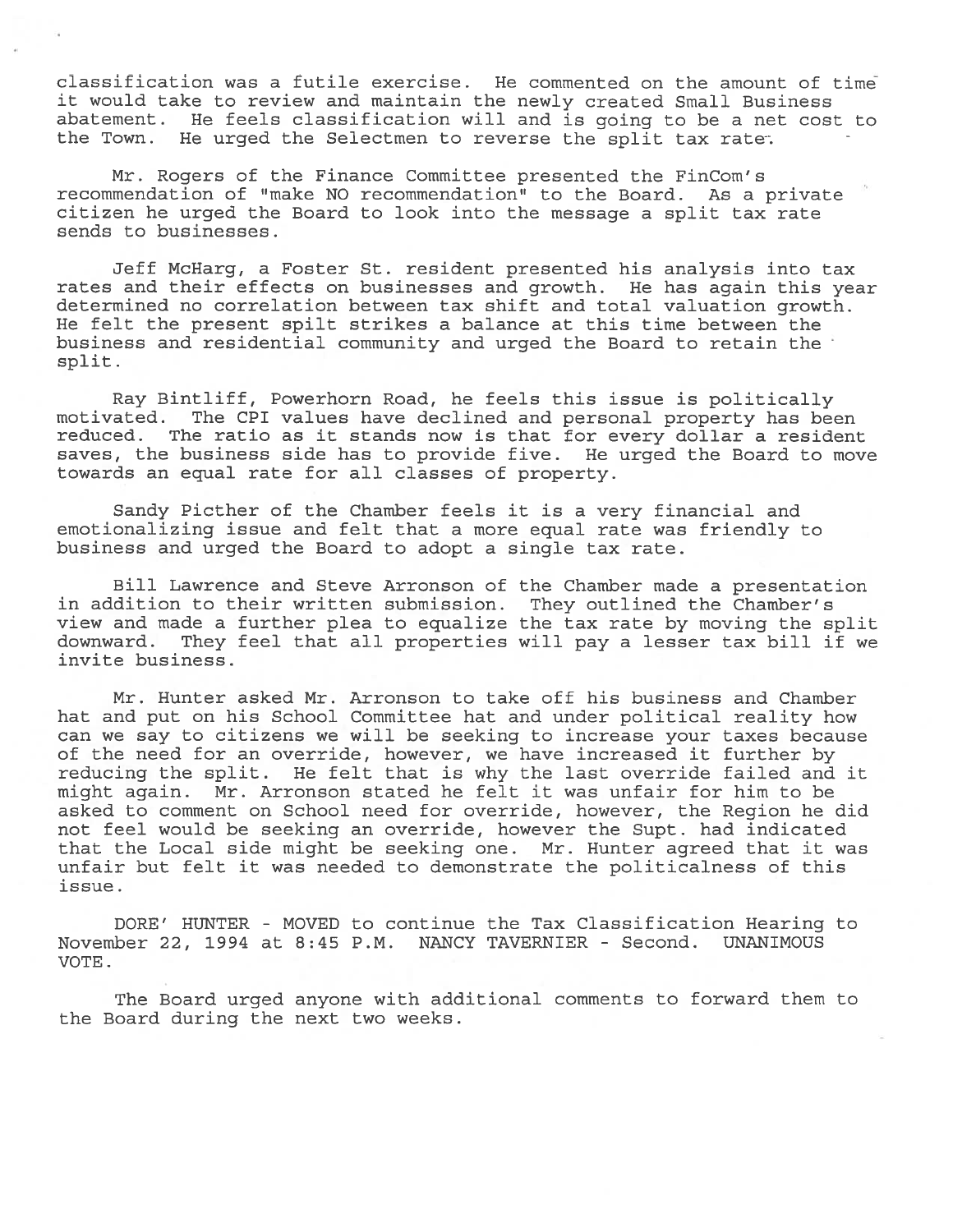#### CONSENT CALENDAR

BORE' HUNTER - Moved to accep<sup>t</sup> the Consent Calendar as printed. WILLIAN MULLIN - Second. UNANIMOUS VOTE.

## SELECTMEN'S BUSINESS

EAGLE SCOUT - Mr. Mullin will attend both on behalf of the Board. Christine to forward paperwor<sup>k</sup> to Mr. Mullin for presentation.

### TOWN MANAGER'S CONCERNS

INDEPENDENCE ROAD TRAFFIC ISSUE - Don updated the Board on his conversations with Grace Representatives. They will see that the signage is pu<sup>t</sup> in <sup>p</sup>lace in addition to having <sup>a</sup> private duty police officer on hand for traffic to ease the neighborhoods concerns.

Mr. Mullin asked that the Town Manager ask Grace to install the signs at their cost and to notify the neighborhood representative of this positive action.

The Board adjourned  $10:00$  P.M.

 $\cal{U}$ Kr Clerk  $\ell$  $'$ , 1 , 1 , 1  $\alpha$ , 1  $\alpha$  $6/7$ 

Date

Christine M. Joyde Recording Secty. cmjWll- (568)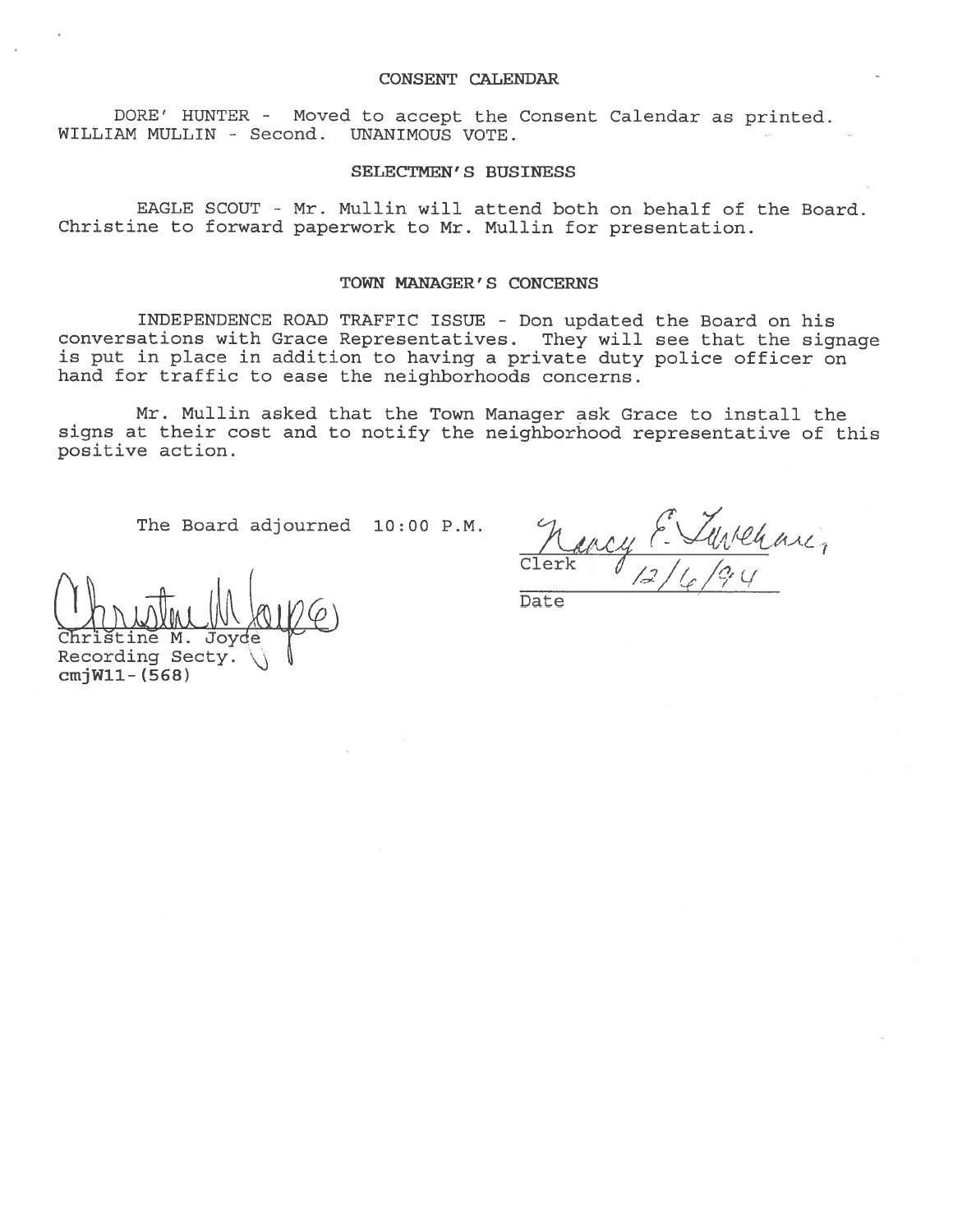November 4, 1994

TO: Board of Selectmen

FROM: NORMAN D. LAKE, Chairman

SUBJECT: SELECTMEN'S REPORT

### AGENDA

# ROOM 204

## November 8, 1994

### PLEASE NOTE THAT MEETING BEGINS AT 8:00 P.M.

I. CITIZEN'S CONCERNS

### II. PUBLIC HEARINGS & APPOINTMENTS

- 1. 8:00 BOSTON GAS PETITION POPE at PROCTOR ST. Enclosed <sup>p</sup>lease find petition and staff comment for Board action.
- 2. 8:01 CLASSIFICATION HEARING Enclosed <sup>p</sup>lease find information assembled by staff as well as information submitted by the citizens for board review. Staff will make <sup>a</sup> brief presentation of factual information and outline the Board's options at the start of your hearing.

### III. SELECTMEN'S BUSINESS

- 3. EAGLE SCOUT Enclosed please find an invitation for Board assignment from Troop <sup>284</sup> to attend <sup>a</sup> Court of Honor on January 8, 1995.
- IV. CONSENT AGENDA
- 4. ACCEPT MINUTES Enclosed <sup>p</sup>lease find <sup>a</sup> copy of the October 11th Minutes for Board approval.
- 5. CHRISTMAS TREE SALES Enclosed <sup>p</sup>lease find the annual reques<sup>t</sup> from Mrs. DiDuca to sell Christmas Trees at 145 Great Road for Board action.
- 6. EOCD DRAFT LETTER Enclosed <sup>p</sup>lease find <sup>a</sup> draft letter regarding Section 8 Unification Program for Board review and action.

### V. TOWN MANAGER'S REPORT

7. RESIDENT REQUEST - Enclosed <sup>p</sup>lease find staff response to resident reques<sup>t</sup> for Speed limit signs.